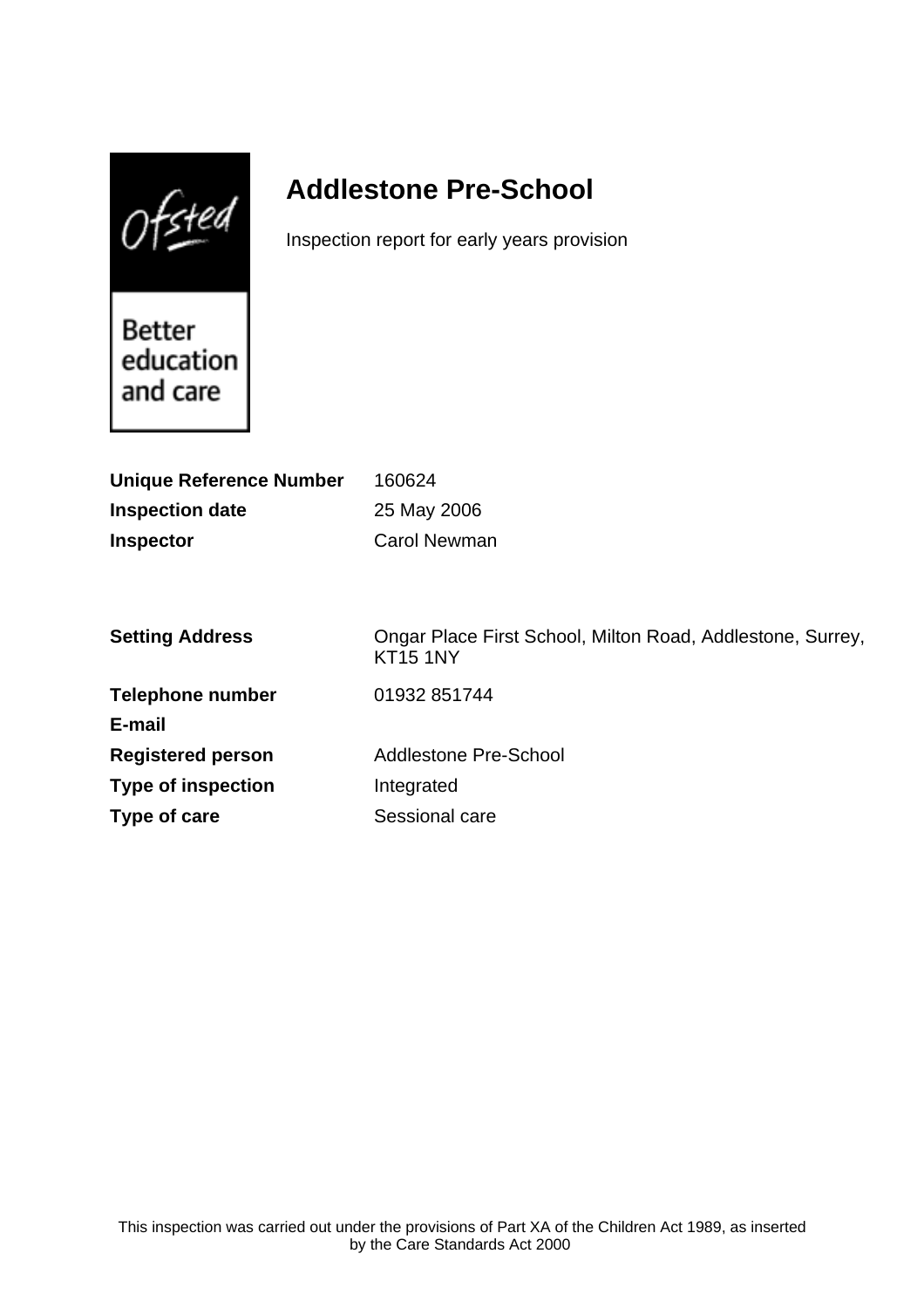## **ABOUT THIS INSPECTION**

The purpose of this inspection is to assure government, parents and the public of the quality of childcare and, if applicable, of nursery education. The inspection was carried out under Part XA Children Act 1989 as introduced by the Care Standards Act 2000 and, where nursery education is provided, under Schedule 26 of the School Standards and Framework Act 1998.

This report details the main strengths and any areas for improvement identified during the inspection. The judgements included in the report are made in relation to the outcomes for children set out in the Children Act 2004; the National Standards for under 8s day care and childminding; and, where nursery education is provided, the Curriculum guidance for the foundation stage.

The report includes information on any complaints about the childcare provision which Ofsted has received since the last inspection or registration or 1 April 2004 whichever is the later.

## **The key inspection judgements and what they mean**

Outstanding: this aspect of the provision is of exceptionally high quality Good: this aspect of the provision is strong Satisfactory: this aspect of the provision is sound Inadequate: this aspect of the provision is not good enough

For more information about early years inspections, please see the booklet Are you ready for your inspection? which is available from Ofsted's website: www.ofsted.gov.uk.

## **THE QUALITY AND STANDARDS OF THE CARE AND NURSERY EDUCATION**

On the basis of the evidence collected on this inspection:

The quality and standards of the care are good. The registered person meets the National Standards for under 8s day care and childminding.

The quality and standards of the nursery education are good.

## **WHAT SORT OF SETTING IS IT?**

Addlestone Pre-School was established in 1986 in the current premises, but has been running for approximately 40 years. It offers sessional day care places for 24 children aged two years to five years. The pre-school is based in its own premises which are situated in the grounds of Ongar Place First School. The group have use of one large room with kitchen and toilets attached and have direct access to an enclosed garden for outside play. There is a parent committee which is re-elected at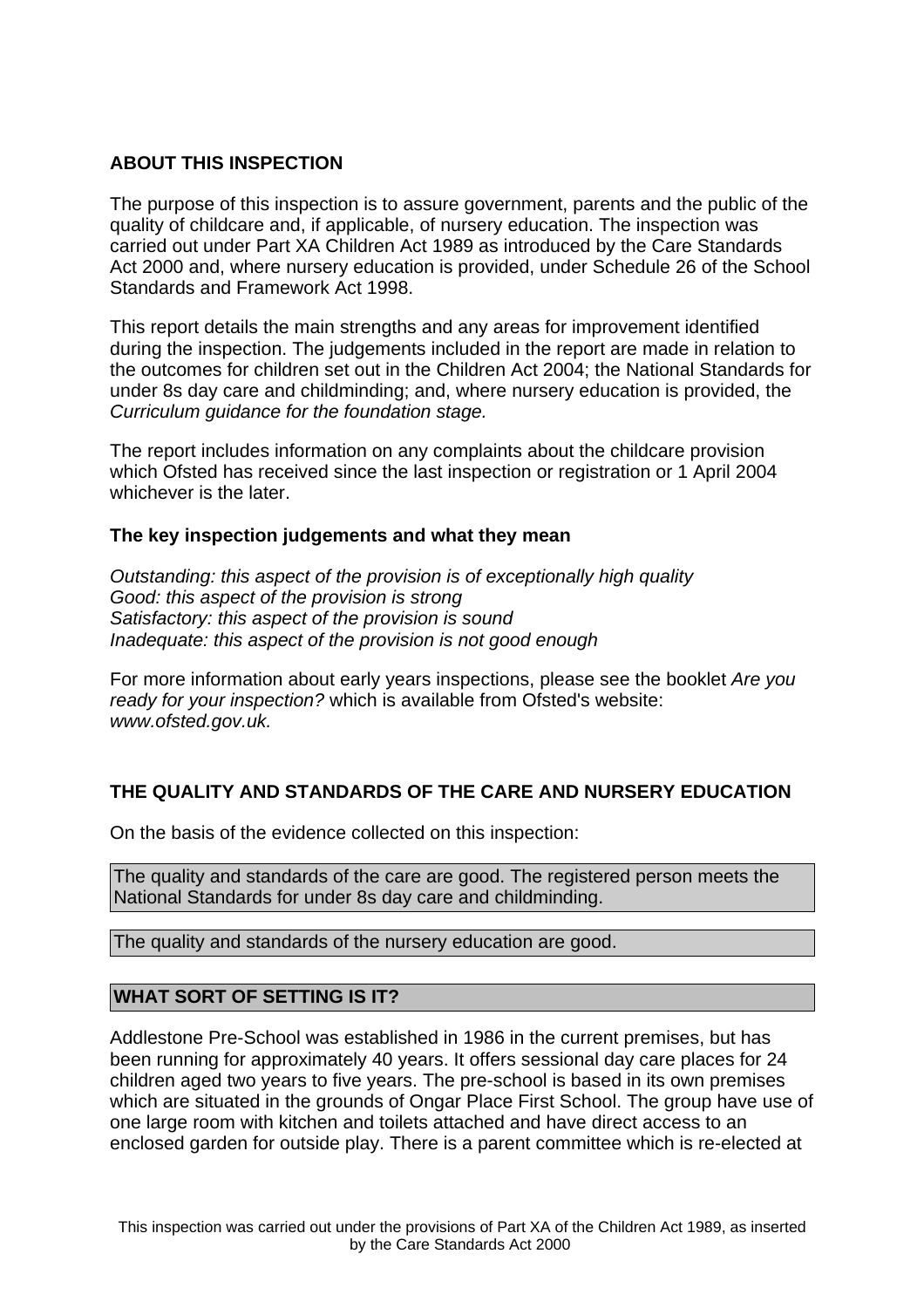the annual general meeting.

The pre-school is open Monday to Friday, term time only, from 09.00 to 11.45 and afternoons from 12.30 to 15.00 when younger children attend. There are 50 children on roll. The children come from the local community, mostly from the residential Addlestone area. The group supports a number of children with special educational needs or who speak English as an additional language. At present, 40 children receive funding for nursery education.

The pre-school employs six members of staff. Three of the staff, including the supervisor hold an appropriate early years qualification. One member of staff is currently on a training programme. Most staff hold a current first aid certificate.

The setting receives support from the Early Years Childcare Service.

## **THE EFFECTIVENESS OF THE PROVISION**

#### **Helping children to be healthy**

The provision is good.

Children play in a clean and tidy environment and they receive generally good support to develop good personal hygiene. For example, posters to remind children to wash their hands are sited in the bathroom area. However, children do not always wash their hands before snack time which means they are at risk from the spread of germs.

Effective daily routines, such as cleaning the tables regularly and the use of paper towels prevent cross infection. Children who are infectious do not attend thus preventing the spread of contagious ailments.

Parents give prior written consent to administer medication that ensures children receive the correct dosage according to their needs. Most staff hold a current first aid certificate. This means they can give appropriate care if there is an accident.

Children enjoy healthy snacks and know that fruit is good for them. They try new foods that link to their topic work, for example, honey on toast during their work related to "Bees". This encourages children to develop healthy eating habits. Children enjoy their snack very much. They eat together making it a social event.

Fresh drinking water is available at all times and children confidently help themselves from the dispenser. This encourages children to think about their personal needs.

Children enjoy daily physical exercise that contributes to keeping them healthy. They have access to a fully enclosed outdoor area where they confidently balance on the rope bridge and log and climb on the climbing frame.

Children's fine motor skills are developing well. They are competent when selecting and using small equipment such as scissors and paintbrushes. Children are skilled at using a variety of construction equipment and frequently use paper, card, recycled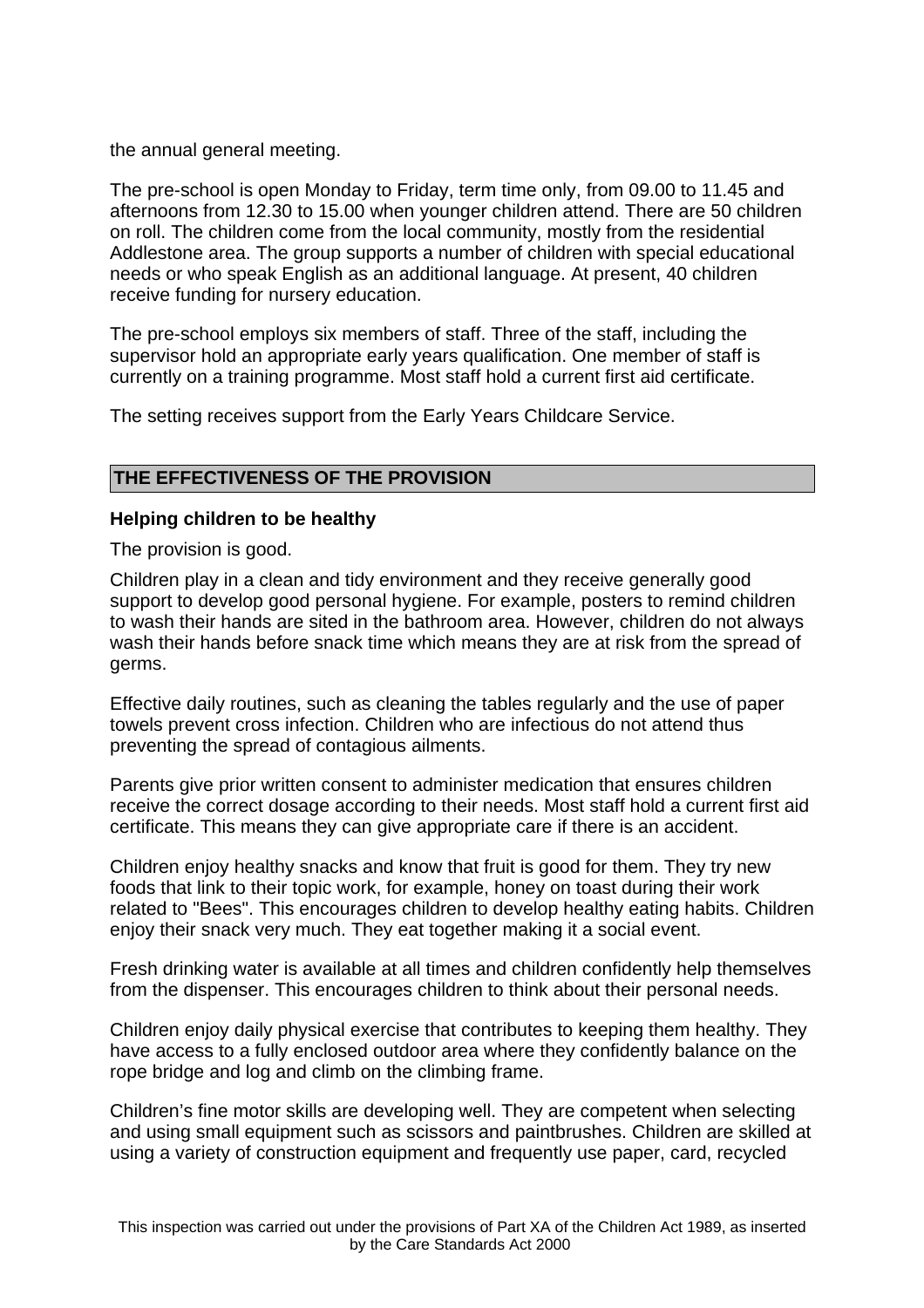materials, scissors and glue for cutting and joining.

### **Protecting children from harm or neglect and helping them stay safe**

The provision is satisfactory.

Children arrive happily and settle well in the warm, clean and welcoming environment. Displays of children's work show that staff value children's contributions.

Staff organise the indoor space effectively, allowing children to move around safely, freely and independently. Children use a wide range of good quality toys and resources appropriate to their age and stage of development. However, they have limited access to additional resources to support their play.

Good staff interaction helps develop children's awareness of safety within the setting. Children benefit from a good range of safety measures, for example socket covers, an effective emergency evacuation procedure and a secure outdoor play area. Regular risk assessments, indoors and outdoors and clear procedures for outings ensure children's safety.

Children and staff usually practice the emergency evacuation procedures on a termly basis. This helps staff and children become familiar with the routine in the event of an emergency. However, no practice has been carried out this term, so new children and staff have not seen the procedures in use, in order to learn to take responsibility for keeping themselves safe.

Staff have a sound knowledge of child protection issues as they have recently attended further training in this area. This promotes and safeguards children's welfare within the setting. However, concerns have not always been promptly referred to the relevant authorities, in accordance with the local safeguarding children procedures.

#### **Helping children achieve well and enjoy what they do**

The provision is good.

A good balance of adult and child initiated games help children to make progress in all areas of learning. Activities are laid out for the children. Children can ask for additional resources to support their activities but they do not access these for themselves, to develop their independence and imaginative play.

Children are happy, confident and relaxed. They readily approach staff for support indicating good trusting relationships are built. Children are interested in the activities available and spend time concentrating on self-chosen activities. They help clear up after activities and are encouraged to work together. All children enjoy plenty of opportunities to develop their social skills. For example, they sit together at meal times and enjoy role-play where they negotiate and co-operate effectively.

#### Nursery Education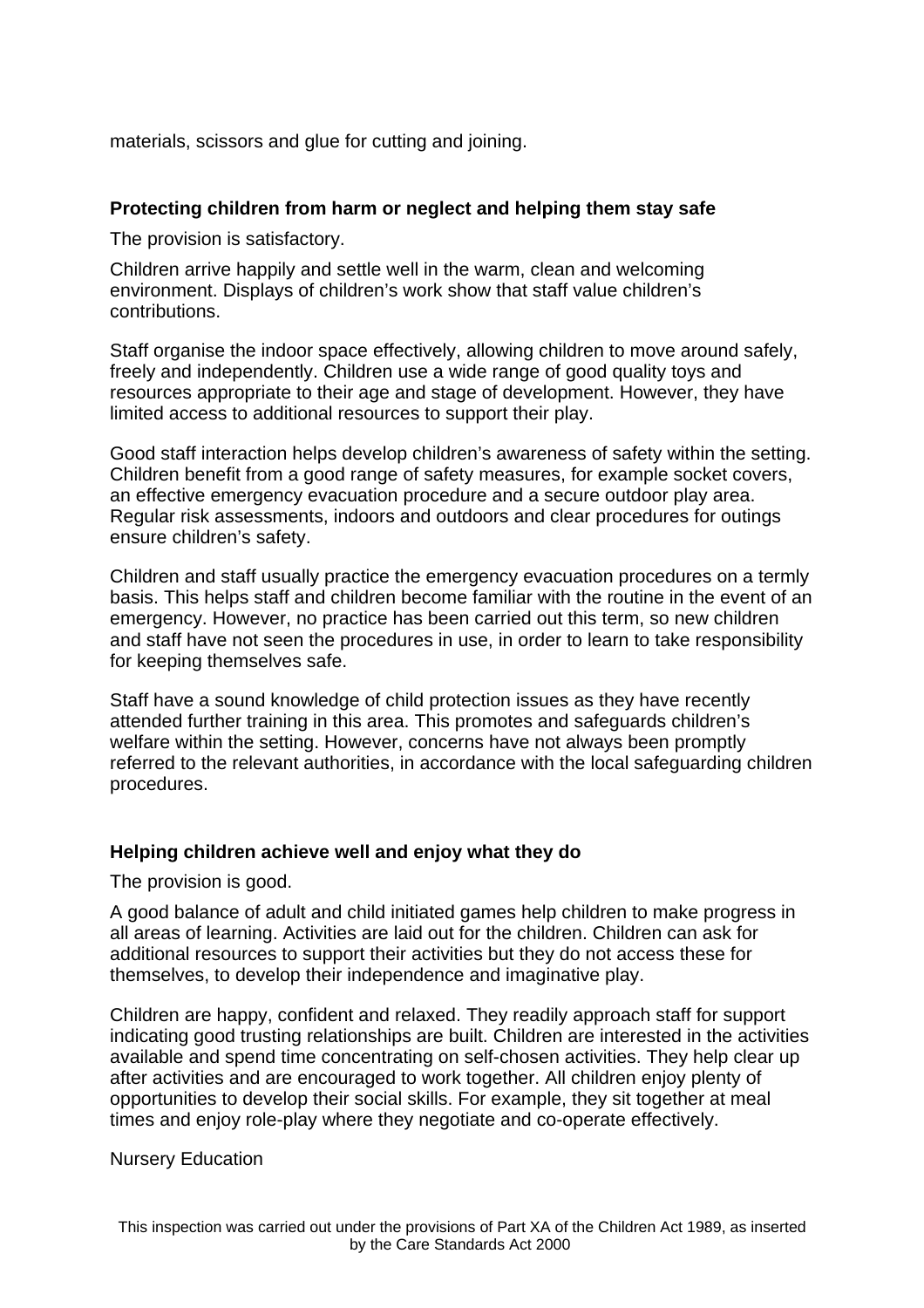The quality of teaching and learning is good. Staff plan a good range of practical activities that interest the children. Good observations identify the children's stage of learning so that staff can plan the next steps for each child and key workers know their children well. However, children's next steps are not recorded and used to inform future planning, in order to ensure children are reaching their full potential and to develop a clear picture of children's progress through the stepping stones towards the early learning goals.

Staff create a stimulating environment where children's work is carefully displayed and labelled. This shows children's work is valued and gives them a sense of belonging. Staff use appropriate behaviour management strategies and children respond well.

Children are developing very good relationships and get on well with peers and adults. They understand the need to share and take turns when playing together. For example, they confidently write their name on the list so that they can complete the weather board when the sand timer runs out. Children are well motivated and enjoy new challenges. They concentrate well at self-chosen activities. Children feel confident enough to approach adults within the setting and are keen to show what they can do.

Children speak very confidently. They are beginning to express their ideas and experiences well, using good vocabulary. Children are confident writers. They write their name on the list for the weather board with some correctly formed letters. Some children competently write their names on their work and staff encourage them to write. For example, children copy the staff name badges on to their paintings. However, no writing area is available so that children can help themselves to writing resources to support their play in all areas of the curriculum.

Children find their full names on cards for snack time and put their names on the board when they arrive. They enjoy stories and books are readily available. Children confidently choose books from the book area. They turn the pages carefully and happily talk about the pictures. However, children do not have frequent, planned opportunities to develop their reading and writing skills in accordance with their ability.

Children count confidently by rote and recognise numbers that are important to them. They readily choose number activities and enjoy number rhymes and songs. Games such as 'The Knickerbocker Glory game' help develop children's understanding of colour, number and shape. Children recognise the properties of simple shapes such as triangles, squares and circles. They use appropriate mathematical language during free play activities. Daily routine activities help children understand the concept of simple addition and subtraction. For example, counting cups at snack time and seeing if each table needs more or less.

Children enjoy experiences such as tasting and smelling food, listening to music and feeling a range of textures such as jelly. They respond enthusiastically during music sessions. They experiment with sound and enjoy clapping out rhythms using their sticks. Children use their imagination and express their ideas in a variety of ways. They enjoy role-play and become fully engrossed in the story line. Children express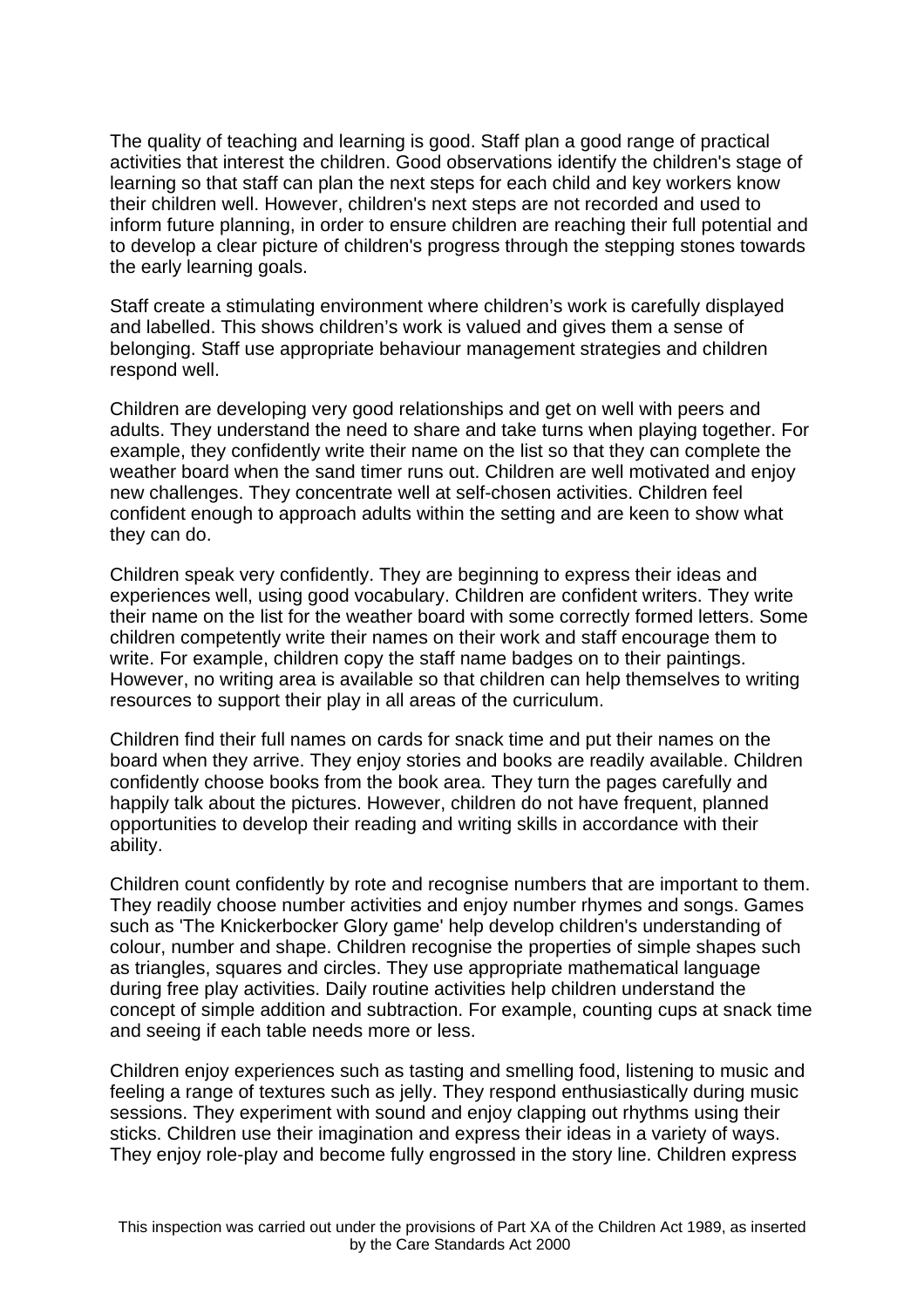themselves creatively through a range of mediums. They paint, draw and make collages that represent their experiences.

Children spend time learning about their immediate environment by going on outings. They investigate using their senses and play games that encourage them to explore objects and sounds. Children confidently use a computer and demonstrate good mouse control. A range of tools and equipment allow children to create their own models. They confidently cut the strips for their England flags and make their boats with great concentration. Children learn about different cultures and beliefs through the celebration of a range of festivals such as Diwali and Chinese New Year.

Staff are good role models and demonstrate a positive attitude towards learning by presenting activities in an interesting and enthusiastic manner. They take opportunities to extend learning. For example, when children became interested in the window cleaner staff encouraged them to watch him use the wiper from "side to side and then up and down".

#### **Helping children make a positive contribution**

The provision is good.

Staff treat children with respect and value their individuality. Staff encourage children to enjoy all resources and activities. Planned work based on different religious festivals teaches children about different cultures. This helps children develop a positive attitude towards diversity. Children's spiritual, moral, social and cultural development is fostered.

There are excellent systems in place to support children who have special needs and those who speak English as an additional language. Staff are secure in their understanding of the code of practice, which means they are able to meet and plan for children's individual needs. They use systems such as Makaton to help children, who have learning difficulties, to communicate. Staff manage children's behaviour well and good explanation ensures children learn right from wrong. Staff make expectations of behaviour clear and give reasons for requests, ensuring children understand why certain behaviour is not acceptable and how it feels to be treated unkindly.

The partnership with parents and carers is good. Staff gather all relevant information on the registration form to ensure children are cared for according to parents' wishes. Parents and staff work together and share information about children's individual progress and development. Staff involve parents in their child's learning by giving suggestions regarding activities that can extend learning at home. Parents are encouraged to sign up for the parent rota. This effectively develops the relationship between home and the pre-school.

## **Organisation**

The organisation is good.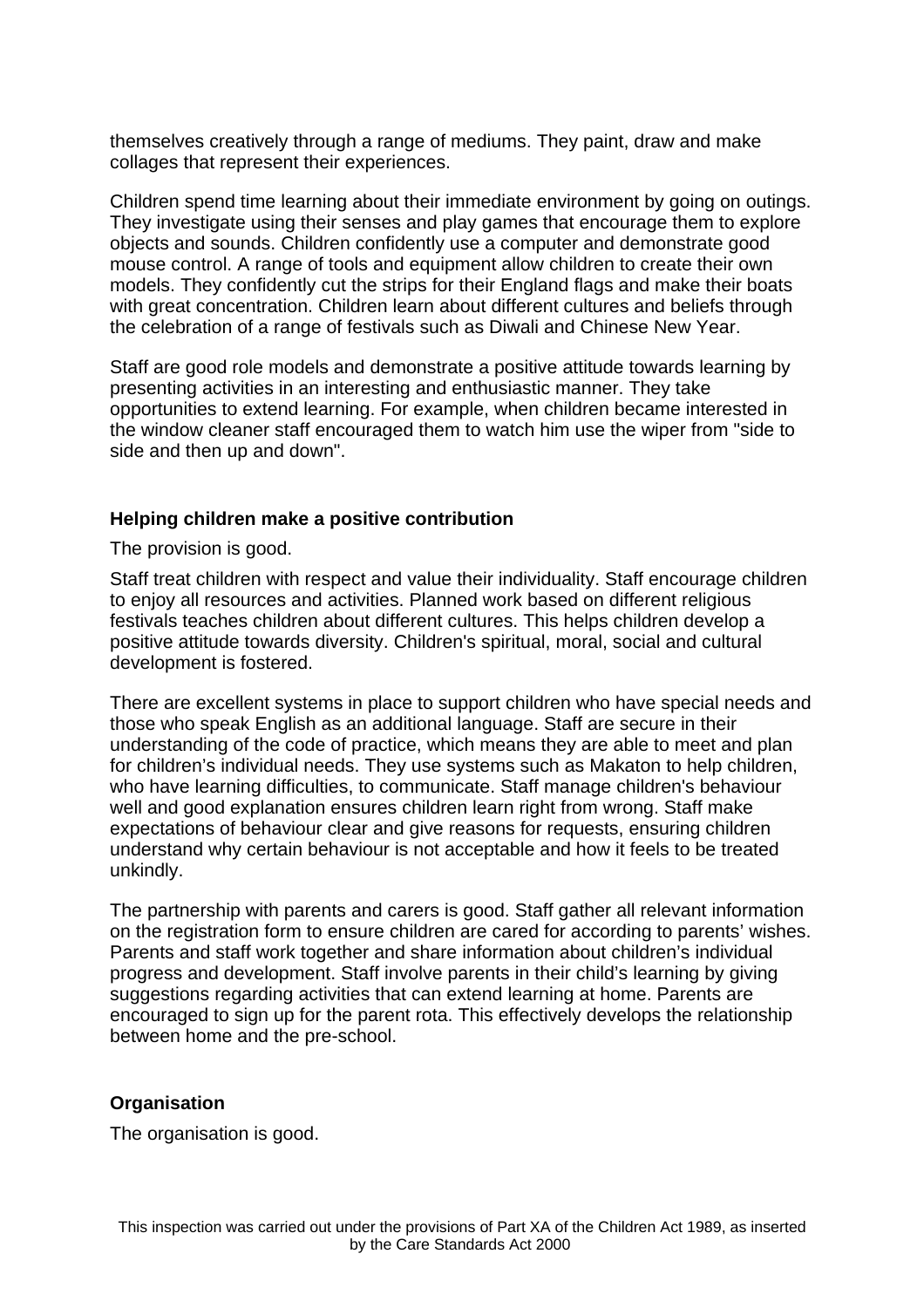Leadership and Management are good.

The room is very well laid out and staff show a clear understanding of their role in supporting the children in their play and learning. Children are well grouped and the key worker system ensures appropriate support and care throughout the session. Staff are suitably qualified. They regularly update their knowledge by attending relevant childcare courses. This ensures they have sufficient knowledge of current child care practices to support the care and learning of the children.

Staff deployment is effective and ensures children are well supervised at all times. Children are well grouped and the key worker system ensures appropriate support and care throughout the session. There are suitable contingency plans in place to cover for absences to ensure children always have appropriate supervision. All children receive good support from a staff group that enjoy their company and know them well. This helps children to feel secure and confident.

All documentation required for the safe and effective management of the pre-school is in place. This contributes to the welfare of the children.

The provision meets the needs of the range of children for whom it provides.

#### **Improvements since the last inspection**

At the last inspection the group agreed to develop the staff's knowledge and understanding of risk assessment, to ensure written information is given to volunteers about their roles and responsibilities and to provide a written induction procedure for all new staff.

Regular risk assessments are carried out. This helps protect children from any hazards. Written information regarding roles and responsibilities and a written induction procedure for all new staff have been implemented. This ensures all staff and volunteers clearly understand their roles and responsibilities for the benefit of the children.

The group also agreed to provide drinking water for children to access easily. A drinking water dispenser is in the room and children can help themselves. This helps children have regard for their personal needs.

#### Nursery Education

In addition, the group agreed to use assessment to inform planning on a regular basis, ensure activities are matched to children's individual learning intentions and to regularly evaluate planning. Key workers understand their individual children's learning needs. However, children's individual next steps are not clearly documented to ensure each child is working to their full potential. Whole group planning is regularly evaluated to ensure it meets the children's needs and provides balance and challenge.

Also, the group agreed to introduce a staff appraisal scheme to monitor and evaluate the quality of teaching. Staff appraisals have recently been introduced. These identify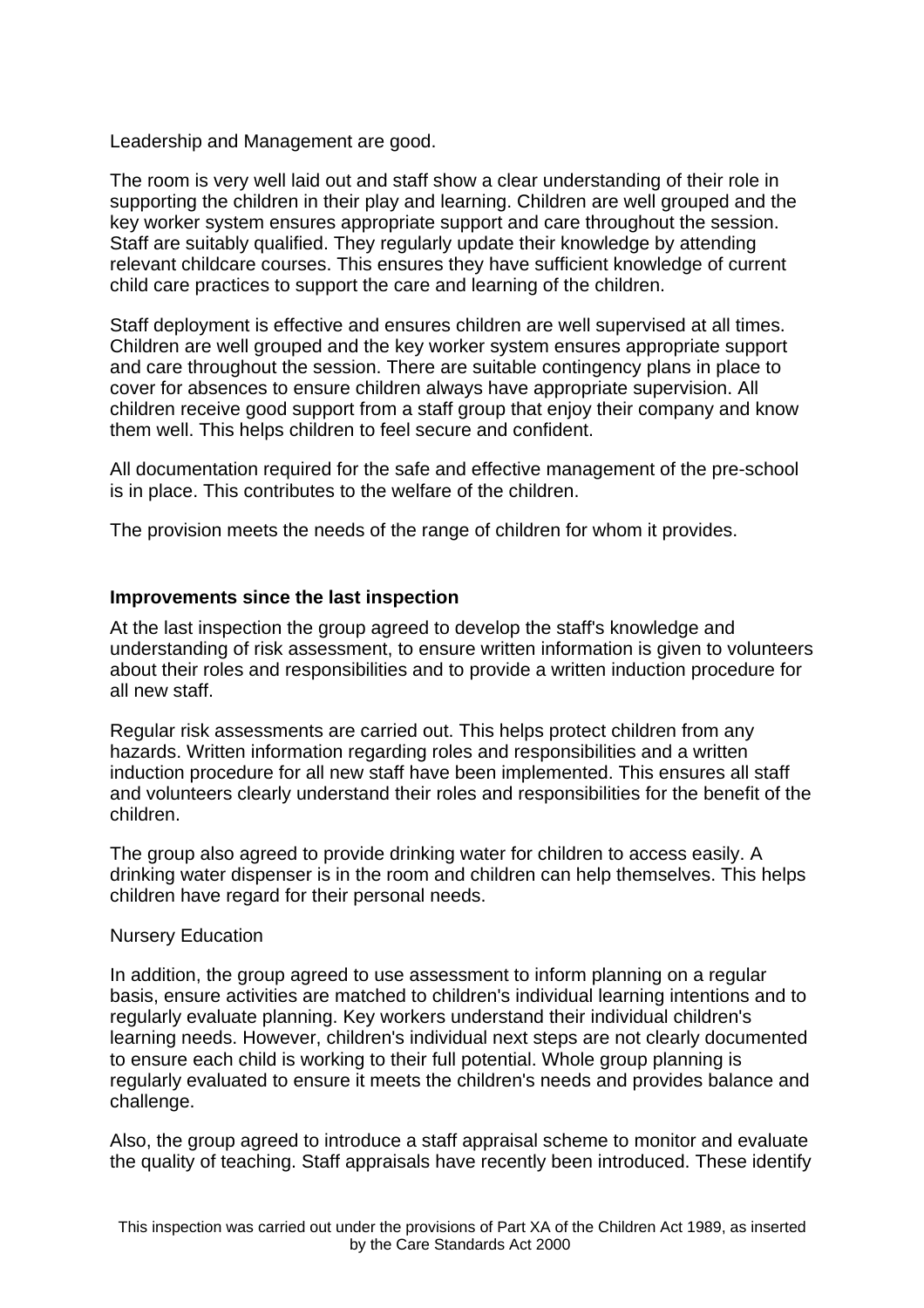the staff's strengths and weaknesses and their development programmes to ensure they keep up to date for the benefit of the children.

Furthermore, the group agreed to encourage all children to explore adding and taking away through daily routines, practical play and rhymes and provide more opportunities for science activities, living things and objects for children to explore. Children enjoy a range of number rhymes and songs and the daily routine is used effectively to encourage the use of number. They benefit from a number of opportunities to explore living things, such as plants and pets, and to experiment with materials such as jelly and cornflour.

The group also agreed to provide labelling and visual aids to support children's mark making at the writing table and look at ways to make the book corner more attractive for children to use. The book corner has been repositioned to make it more accessible to the children. A writing table with a wide range of resources has not been developed to encourage the children's mark making skills.

## **Complaints since the last inspection**

There have been no complaints made to Ofsted since 1 April 2004.

The provider is required to keep a record of complaints made by parents, which they can see on request. The complaints record may contain complaints other than those made to Ofsted.

# **THE QUALITY AND STANDARDS OF THE CARE AND NURSERY EDUCATION**

On the basis of the evidence collected on this inspection:

The quality and standards of the care are good. The registered person meets the National Standards for under 8s day care and childminding.

The quality and standards of the nursery education are good.

# **WHAT MUST BE DONE TO SECURE FUTURE IMPROVEMENT?**

#### **The quality and standards of the care**

To improve the quality and standards of care further the registered person should take account of the following recommendation(s):

- ensure children can independently access a wide range of additional resources to support their play, particularly with regard to reading, writing and drawing materials (also applies to Nursery education)
- ensure any concerns are reported to the relevant authorities, in accordance with the local safeguarding children procedures, without delay.